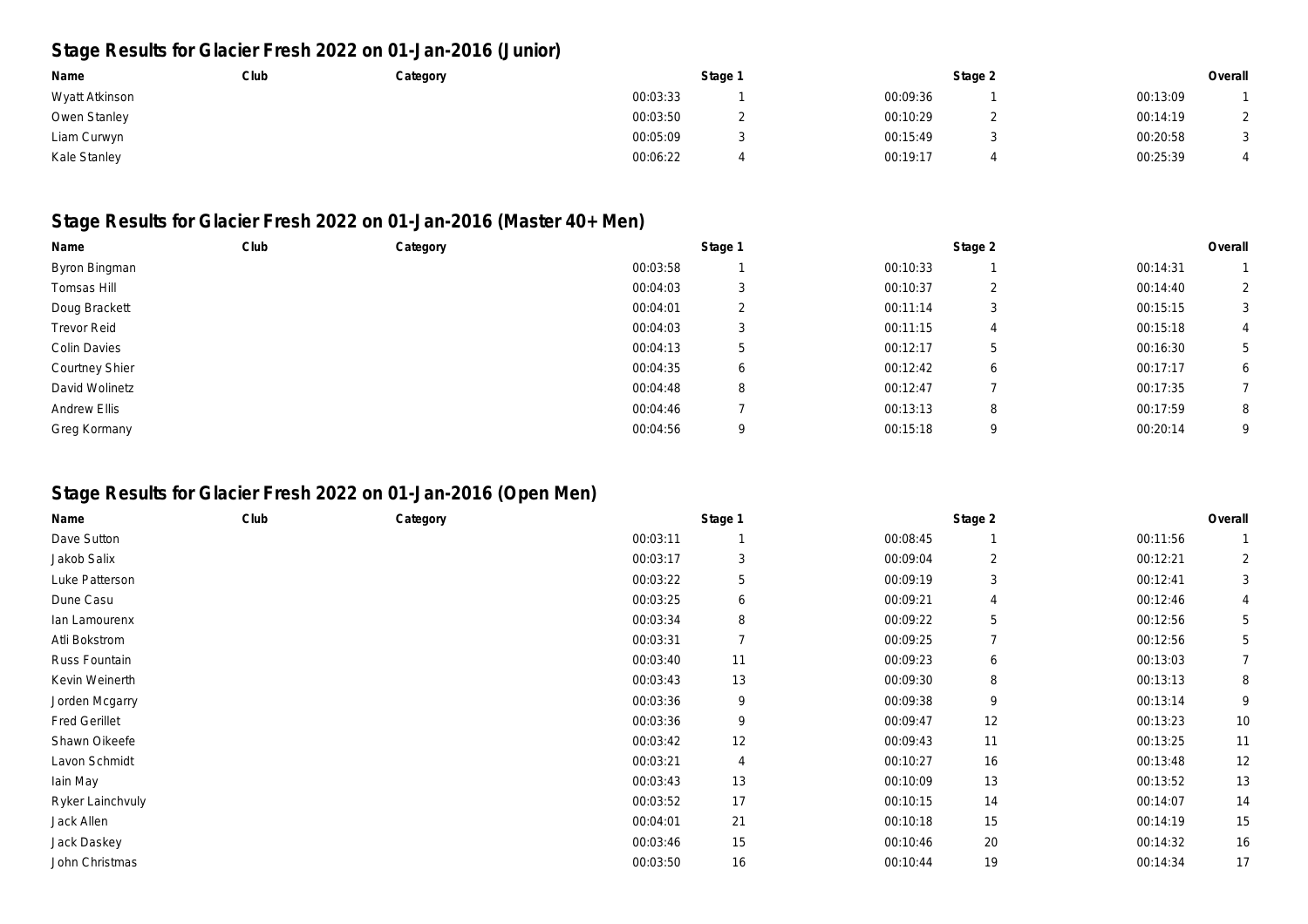| Justin Wasilenko    | 00:03:58 | 18             | 00:10:49 | 21 | 00:14:47 | 18 |
|---------------------|----------|----------------|----------|----|----------|----|
| Jack Toma           | 00:04:09 | 24             | 00:10:38 | 17 | 00:14:47 | 18 |
| Sean Jacklin        | 00:03:58 | 18             | 00:11:03 | 22 | 00:15:01 | 20 |
| Kyle Heiges         | 00:04:22 | 28             | 00:10:40 | 18 | 00:15:02 | 21 |
| Jeff Ashton         | 00:04:20 | 27             | 00:11:26 | 23 | 00:15:46 | 22 |
| Julien Locke        | 00:04:05 | 22             | 00:12:01 | 24 | 00:16:06 | 23 |
| Dooooooode!         | 00:03:59 | 20             | 00:12:19 | 26 | 00:16:18 | 24 |
| Miguel Tierney      | 00:04:08 | 23             | 00:12:35 | 28 | 00:16:43 | 25 |
| James Turner        | 00:04:17 | 26             | 00:12:52 | 30 | 00:17:09 | 26 |
| Cliff Howard        | 00:04:40 | 30             | 00:12:45 | 29 | 00:17:25 | 27 |
| Michale Carlson     | 00:04:41 | 31             | 00:13:28 | 31 | 00:18:09 | 28 |
| <b>Brian Lampet</b> | 00:06:10 | 39             | 00:12:29 | 27 | 00:18:39 | 29 |
| <b>Blair Day</b>    | 00:04:51 | 33             | 00:13:55 | 32 | 00:18:46 | 30 |
| Mike Parkanson      | 00:04:53 | 35             | 00:13:55 | 32 | 00:18:48 | 31 |
| Evan Forst          | 00:07:40 | 40             | 00:12:02 | 25 | 00:19:42 | 32 |
| Simon Gautier       | 00:04:52 | 34             | 00:15:21 | 34 | 00:20:13 | 33 |
| Kyle Kochle         | 00:05:34 | 36             | 00:16:21 | 35 | 00:21:55 | 34 |
| Keaton Meunier      | 00:05:46 | 37             | 00:16:33 | 36 | 00:22:19 | 35 |
| Simon Aronson       | 00:06:06 | 38             | 00:20:49 | 37 | 00:26:55 | 36 |
| Cosmo Rich          | 00:04:13 | 25             | 00:45:39 | 38 | 00:49:52 | 37 |
| Colton Koehle       | 00:04:42 | 32             | 00:46:04 | 39 | 00:50:46 | 38 |
| Mike Budgen         | 00:04:30 | 29             |          |    |          |    |
| Cory Zazulak        | 00:03:15 | $\overline{2}$ |          |    |          |    |
| Ory Grant           |          |                | 00:09:40 | 10 |          |    |
| Olin Webb           | 00:07:57 | 41             |          |    |          |    |

## **Stage Results for Glacier Fresh 2022 on 01-Jan-2016 (Open Women)**

| Name                  | Club | Category |          | Stage 1 |          | Stage 2 |          | Overall        |
|-----------------------|------|----------|----------|---------|----------|---------|----------|----------------|
| Gaby Cote             |      |          | 00:03:45 |         | 00:10:12 |         | 00:13:57 |                |
| Chandrima Lauvoie     |      |          | 00:03:52 | 2       | 00:10:34 | 2       | 00:14:26 | $\overline{2}$ |
| Cici Campuzano        |      |          | 00:03:58 | 3       | 00:10:50 | 3       | 00:14:48 | 3              |
| Alix lus              |      |          | 00:03:58 | 3       | 00:10:53 | 4       | 00:14:51 | 4              |
| Megen Chadwick        |      |          | 00:04:12 | 5       | 00:10:56 | 5       | 00:15:08 | 5              |
| Jenny Lehmann         |      |          | 00:04:27 |         | 00:11:13 |         | 00:15:40 | 6              |
| Sopie Valochov        |      |          | 00:04:33 | 9       | 00:11:55 | 8       | 00:16:28 |                |
| Nicole Walker         |      |          | 00:04:22 | 6       | 00:12:24 | 9       | 00:16:46 | 8              |
| <b>Bailley Keith</b>  |      |          | 00:04:27 |         | 00:12:44 | 11      | 00:17:11 | 9              |
| Jordan Davignon       |      |          | 00:04:33 | 9       | 00:12:41 | 10      | 00:17:14 | 10             |
| <b>Crystal Sugder</b> |      |          | 00:05:00 | 11      | 00:13:39 | 12      | 00:18:39 | 11             |
| Claudia Rousseau      |      |          | 00:06:06 | 12      | 00:16:49 | 13      | 00:22:55 | 12             |